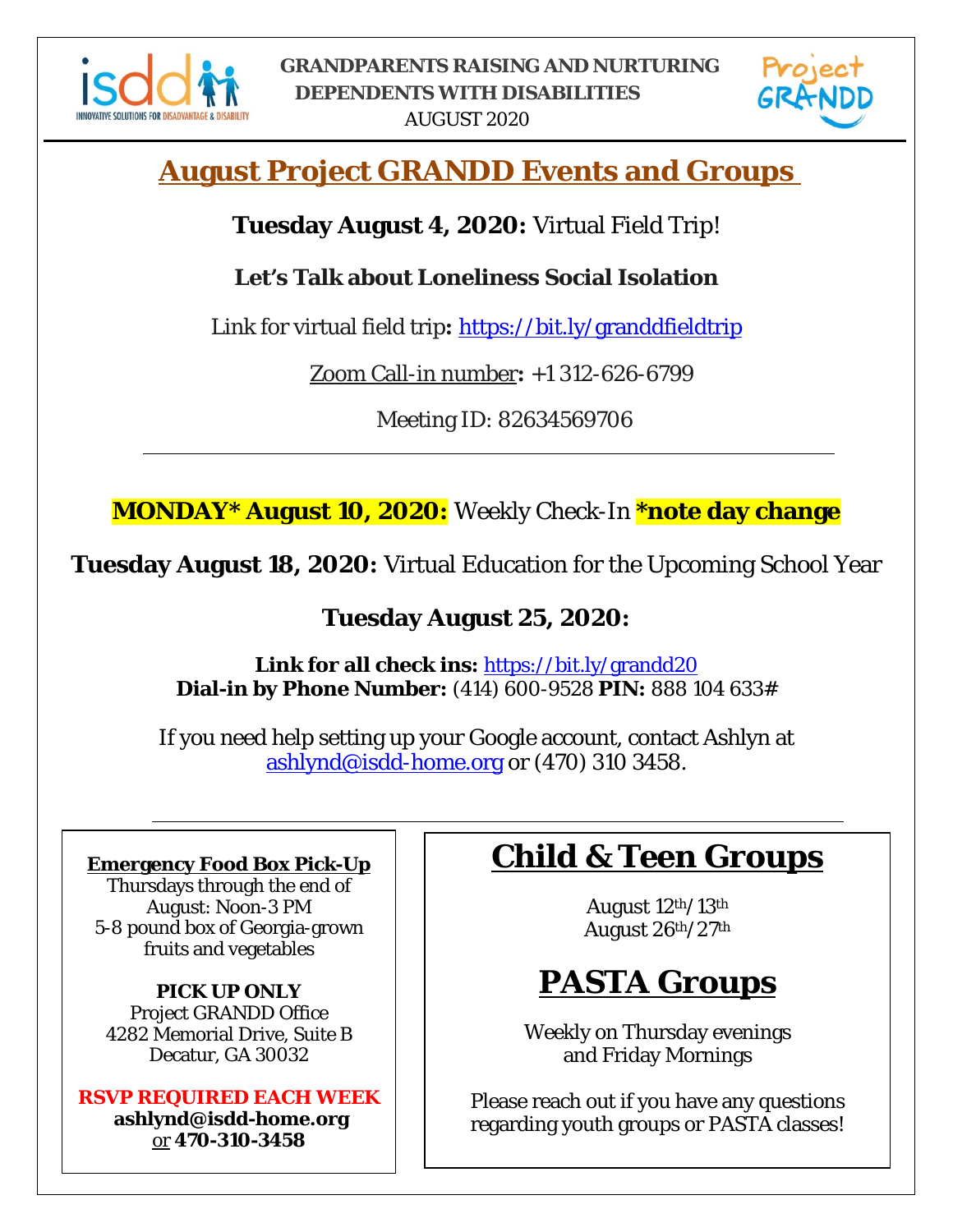## HEALTH CORNER



#### **How to Protect Yourself When Caring for a Child Who is Sick with COVID-19**

By Lauren Rowello from The Washington Post

My 10-year-old's sputtering, empty cough lasted a weekend. He didn't show any other symptoms, and his chest barely bounced when he turned his head to aim at his sleeve. It was early March and reports of an outbreak felt distant — in Washington state and overseas. We convinced ourselves that we were safe on the East Coast.

When my 7-year-old developed a similar dry hack, it was more powerful and persistent, and it was accompanied by a low fever and fatigue. My sick child insisted on sleeping in my bed — cuddling close and holding my hand for comfort — making it hard to dodge the overnight coughs. Within a few days it was as if the kids had never been ill. But a week later, I developed that same cough, and my symptoms progressed quickly to pneumonia. A chest X-ray and other testing confirmed I had covid-19.

I've recovered, for the most part, though I'm still coping with fatigue and some other lingering symptoms. But now, as many states have begun reopening and families inch back toward normalcy, including camps, activities and larger gatherings, I'm concerned that health and safety will become an afterthought. And I worry about the challenges faced by parents who find themselves caring for sick kids while trying to stay healthy themselves.

[Angela Rasmussen, a virologist at Columbia's Mailman School of Public Health,](https://www.publichealth.columbia.edu/research/center-infection-and-immunity/angela-rasmussen-phd) says that despite early reports that children were largely unaffected by the novel [coronavirus,](https://www.washingtonpost.com/health/2020/02/28/what-you-need-know-about-coronavirus/?itid=lk_inline_manual_8) kids are at risk of contracting and spreading the virus, and while most children are able to recover without issues, parents shouldn't assume that all kids will be just fine if they are exposed.

"A small percentage of infected kids can develop very severe covid and in some cases die," Rasmussen says, and she emphasizes that even if the child doesn't get very ill, they can transmit the virus to others. "This is especially true for the close contacts with whom they spend significant time indoors such as members of their household."

I didn't do a good job of protecting myself from my children's illness, and I'm still living with the consequences. As kids reenter social settings, it's important to teach them to protect themselves while they're away from home, to reduce the risk of them bringing the virus back to their parents, says [Kristin Moffit, a pediatric infectious-disease specialist at Boston Children's Hospital.](http://www.childrenshospital.org/directory/physicians/m/kristin-moffitt) And if they do get sick, there are some simple preventive measures you can take to try to minimize the chances of another family member getting infected.

Monica Gri, of Houston, recently decided to send her children, ages 7 months and 4 years, back to day care. Her husband is immunocompromised, and she recognizes that the virus could easily find its way into her home, but she doesn't feel that she has another option. "In a perfect world, we'd all stay sheltered inside and safe from all germs, but we tried that for two months and it just wasn't sustainable with both of us working," she says, adding that she's taking precautions. "I don't allow [our 4-year-old] to touch anything after school. When I pick her up, she covers her hands and arms in hand sanitizer. When we get home, it's literally straight to the bath. The baby follows. Their clothes go in the wash immediately."

Moffitt says parents need to plan ahead for possible illness. Stock up on essentials, including over-the-counter fever medications, a humidifier, bleach or other CDC-recommended cleaning supplies, hand soap, face coverings and some extra groceries, in case someone gets sick. Parents should also consider designating a point person outside the home who can bring in supplies in the event someone in the home gets sick and the family has to quarantine.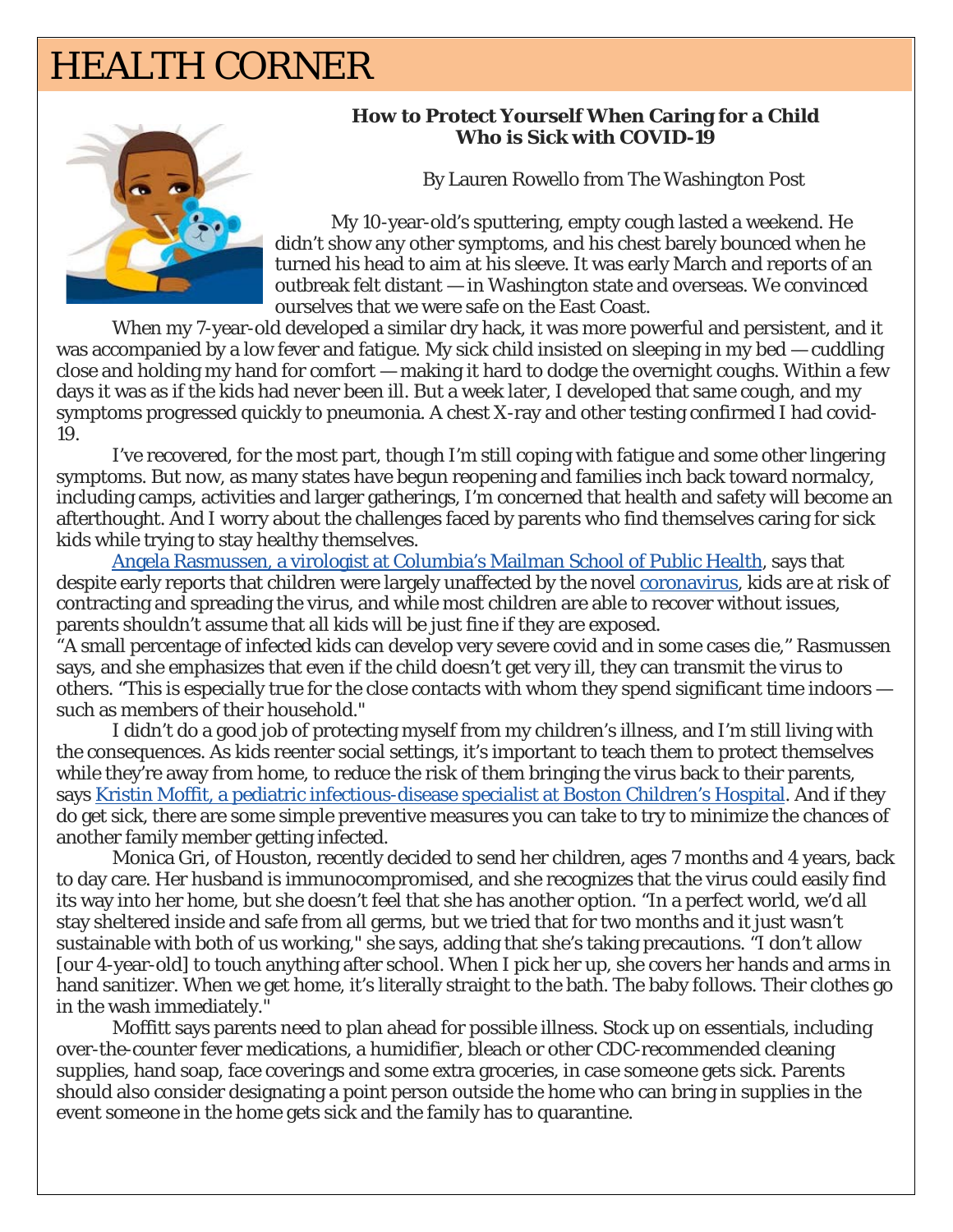Rassmussen notes that if a child tests positive or presents symptoms, the best way to avoid spreading the virus is to separate the child from the rest of the household, but this isn't always practical — particularly for young children.

In those cases, Moffitt says, families will need to be creative. Children should sleep in a bedroom alone, even if it means rearranging sleeping quarters. If co-sleeping or room-sharing must occur, she suggests sleeping head to toe if children are old enough or rearranging furniture to reduce transmission. Good ventilation is key, because droplets could linger in stagnant air. Moffitt recommends opening windows and using fans.

Designate one adult, ideally one who is not in a high-risk population, to monitor and interact with the sick child, but even that person should keep contact to a minimum. If the child's typical caretakers are high-risk, consider enlisting the help of other community members. If possible, both the child and the caretaker should wear masks*.* Moffitt says that caregivers can continue nursing if children rely on it for comfort or nutrition. In this case, the adult should wear a mask and carefully wash their skin — including the chest and nipples in addition to hands — with soap and water after each encounter. Bottles used to feed babies should be sterilized after use.

Rachel Feichter, of Washington, D.C., had a teen with covid-19, but she managed to keep it from spreading throughout the house. Her younger child is on chemotherapy and immunosuppressants for an autoimmune disease, so their family is often on high alert during cold and flu season.

As soon as Feichter's teen showed symptoms, she isolated her from other household members*.* Her daughter would shout when she was leaving her bedroom to go to the bathroom and everyone moved to a different area of the house while she came out of her quarantined space. Each time her daughter used the bathroom, she wore a mask and gloves, then Feichter immediately decontaminated that space and other surfaces her sick child might have touched or breathed on, while wearing a mask and gloves. She also wiped door handles and kitchen surfaces at least twice per day and maintained six feet of distance when caring for her child.

Parents of younger children may have to explain why the precautions are so important. "Teach them why they're separated and use age-appropriate language to explain the illness," Moffitt says. "Use toys or videos to show how germs are passed from one person to another who is too close and demonstrate which distances are safest." If a child must be held, caregivers should use personal protective equipment and wash regularly.

Moffitt also emphasizes the importance of empowering children to be part of the solutions the family develops. "They should be told that they're sick and need time and space to get better," she says. "Show them that there are other ways to stay connected by using tablets or mobile devices. Brainstorm together about the ways you can play while maintaining distance." Some examples include reading a book or telling stories from across the room, playing a game that does not require proximity, such as Pictionary or I Spy, or watching a movie. Make sure they have their favorite blankets, stuffed animals and pajamas, and let them use communication devices when they are feeling lonely.

"Launder favorite items and change clothes if they're wet or soiled — including if they've been biting or sucking on fabric — but don't be aggressive about frequent changes," Moffitt says, noting that sick, cranky kids may be less amenable to showers, and that is okay. Caregivers should limit contact with the child's high-use items and wash their hands after touching them.

Physical distancing and other protective measures should continue until 10 days after the onset of symptoms, or until the child is symptom-free for three days. Moffitt says people who test positive are most infectious two to three days before and after developing symptoms, so that is the time frame to really focus on.

Then it's just a matter of waiting it out until some semblance of normal family life can resume. "There's no magic secret to it," Fichter says. "You just try your best and stay diligent as a family for a few weeks."